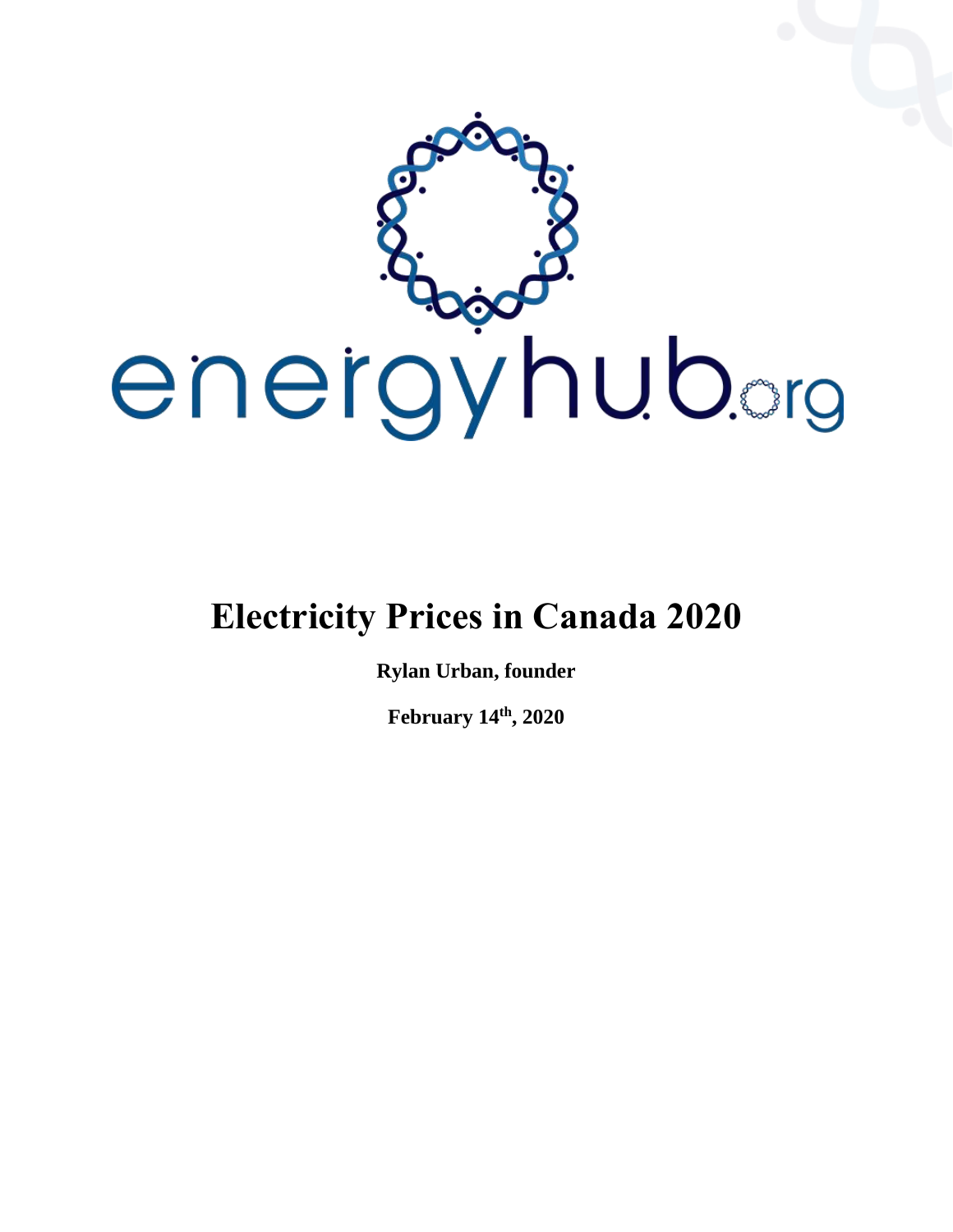## Contents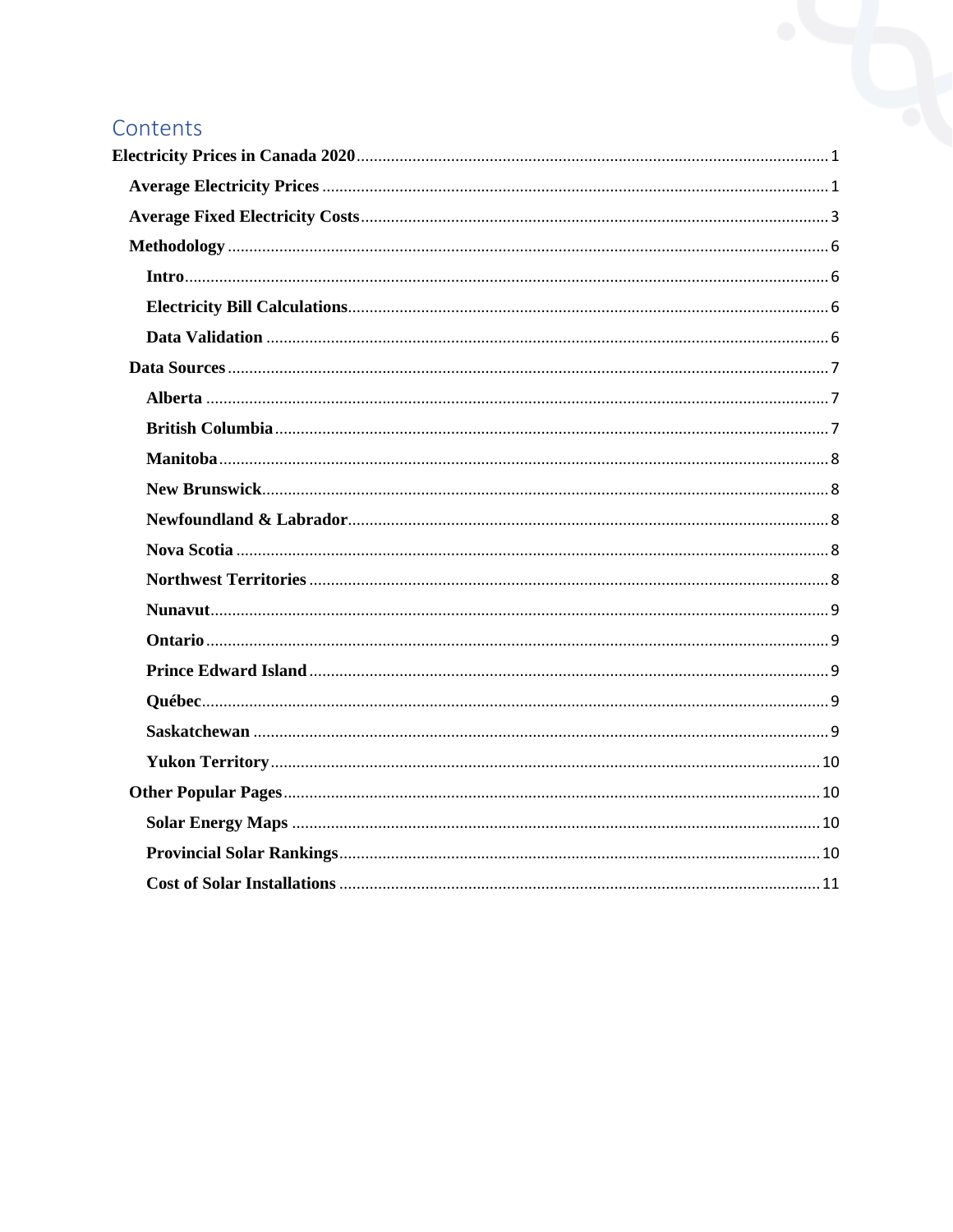# **Electricity Prices in Canada 2020**

<span id="page-2-0"></span>

## <span id="page-2-1"></span>**Average Electricity Prices**

The average residential price of electricity in Canada is \$0.174 per kWh. This price includes both fixed and variable costs, and is based on an average monthly consumption of 1000 kWh. The average price decreases to \$0.135 if you exclude the territories.

Québec has the cheapest electricity prices in all of Canada (\$.073/kWh), while the Northwest Territories has the most expensive electricity prices (\$.387/kWh).

The tables below show how average electricity prices change based on the amount of electricity that is consumed each month.

See the [Methodology](https://energyhub.org/electricity-prices/?fbclid=IwAR0gu8Udn02aumBOxA1mrAKSGotOtD2VIIjCwvgydwo6a7_SN2x2R6wcRzA#methodology) and [Data Sources](https://energyhub.org/electricity-prices/?fbclid=IwAR0gu8Udn02aumBOxA1mrAKSGotOtD2VIIjCwvgydwo6a7_SN2x2R6wcRzA#data-sources) sections for more details.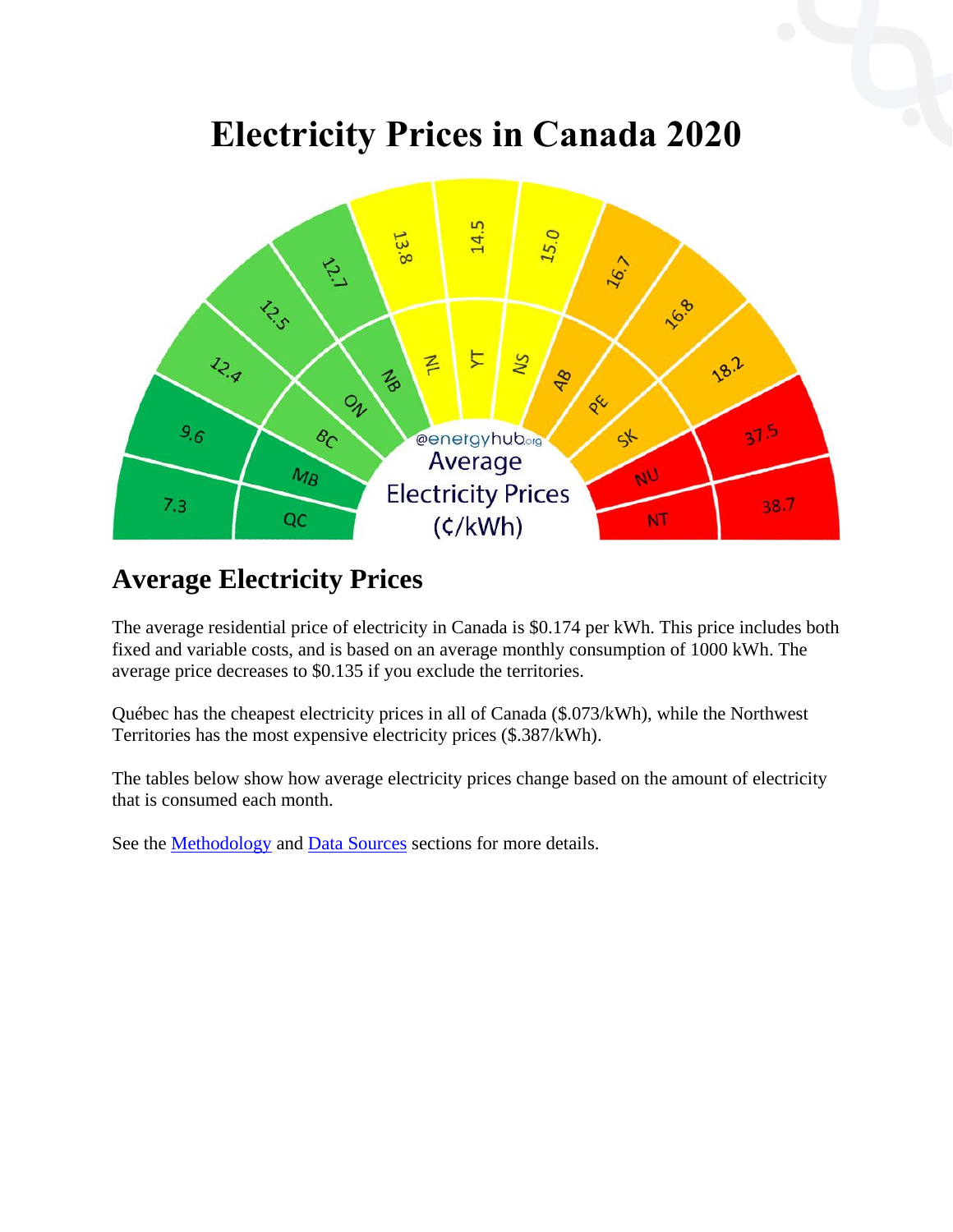|                                           | <b>Average Electricity Prices</b> |         |          |          |          | @energyhub.org |          |
|-------------------------------------------|-----------------------------------|---------|----------|----------|----------|----------------|----------|
|                                           |                                   |         | (c/kWh)  |          |          |                |          |
| <b>Monthly Electricity</b><br>Consumption | 600 kWh                           | 750 kWh | 1000 kWh | 1250 kWh | 1500 kWh | 2000 kWh       | 2500 kWh |
| Alberta                                   | 18.8                              | 17.8    | 16.7     | 16.1     | 15.6     | 15.1           | 14.8     |
| <b>British Columbia</b>                   | 12.1                              | 11.8    | 12.4     | 12.8     | 13.0     | 13.3           | 13.5     |
| <b>Manitoba</b>                           | 10.2                              | 9.9     | 9.6      | 9.4      | 9.3      | 9.2            | 9.1      |
| <b>New Brunswick</b>                      | 14.0                              | 13.4    | 12.7     | 12.3     | 12.0     | 11.7           | 11.5     |
| Newfoundland & Labrador                   | 14.9                              | 14.3    | 13.8     | 13.5     | 13.3     | 13.0           | 12.8     |
| Nova Scotia                               | 15.7                              | 15.3    | 15.0     | 14.8     | 14.6     | 14.4           | 14.3     |
| <b>Northwest Territories</b>              | 38.2                              | 37.6    | 38.7     | 39.7     | 40.4     | 41.3           | 41.8     |
| <b>Nunavut</b>                            | 29.3                              | 29.3    | 37.5     | 46.9     | 53.1     | 60.9           | 65.6     |
| Ontario                                   | 13.9                              | 13.2    | 12.5     | 12.1     | 11.8     | 11.4           | 11.2     |
| <b>Prince Edward Island</b>               | 18.5                              | 17.6    | 16.8     | 16.3     | 16.0     | 15.6           | 14.8     |
| Quebec                                    | 8.1                               | 7.7     | 7.3      | 7.2      | 7.6      | 8.0            | 8.3      |
| Saskatchewan                              | 19.8                              | 19.0    | 18.2     | 17.7     | 17.4     | 17.0           | 16.8     |
| <b>Yukon Territory</b>                    | 15.5                              | 15.0    | 14.5     | 14.3     | 14.2     | 14.1           | 14.0     |
| Canada Average                            | 17.6                              | 17.1    | 17.4     | 17.9     | 18.3     | 18.9           | 19.1     |

<span id="page-3-0"></span>

## **Average Electricity Prices**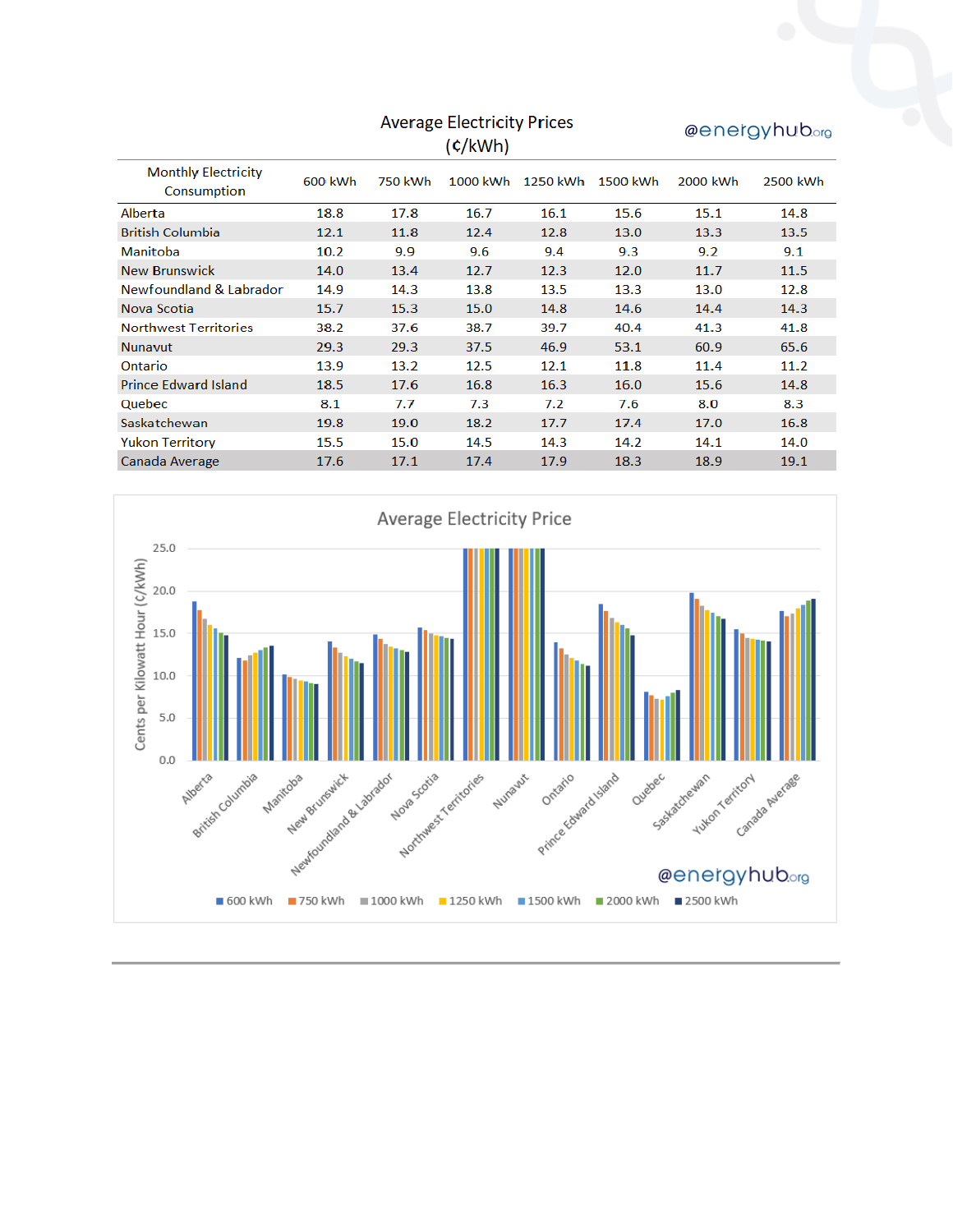## **Average Fixed Electricity Costs**



The average fixed cost of electricity in Canada equals 11% of the total monthly electricity bill, assuming an average monthly consumption of 1000 kWh.

We calculate this number because of its importance to distributed energy generation, efficiency, and conservation programs. The higher the proportion of fixed costs – the less of an incentive there is to save energy!

For example, reducing your electricity bill from 1,500 kWh to 750 kWh per month will save you 48% on your electricity bill in Nova Scotia, but only 43% in Alberta!

(We recognized that tiered and time of use rates provide an alternate incentive to reduce consumption, and we account for this in our **Provincial Solar Energy Rankings.**)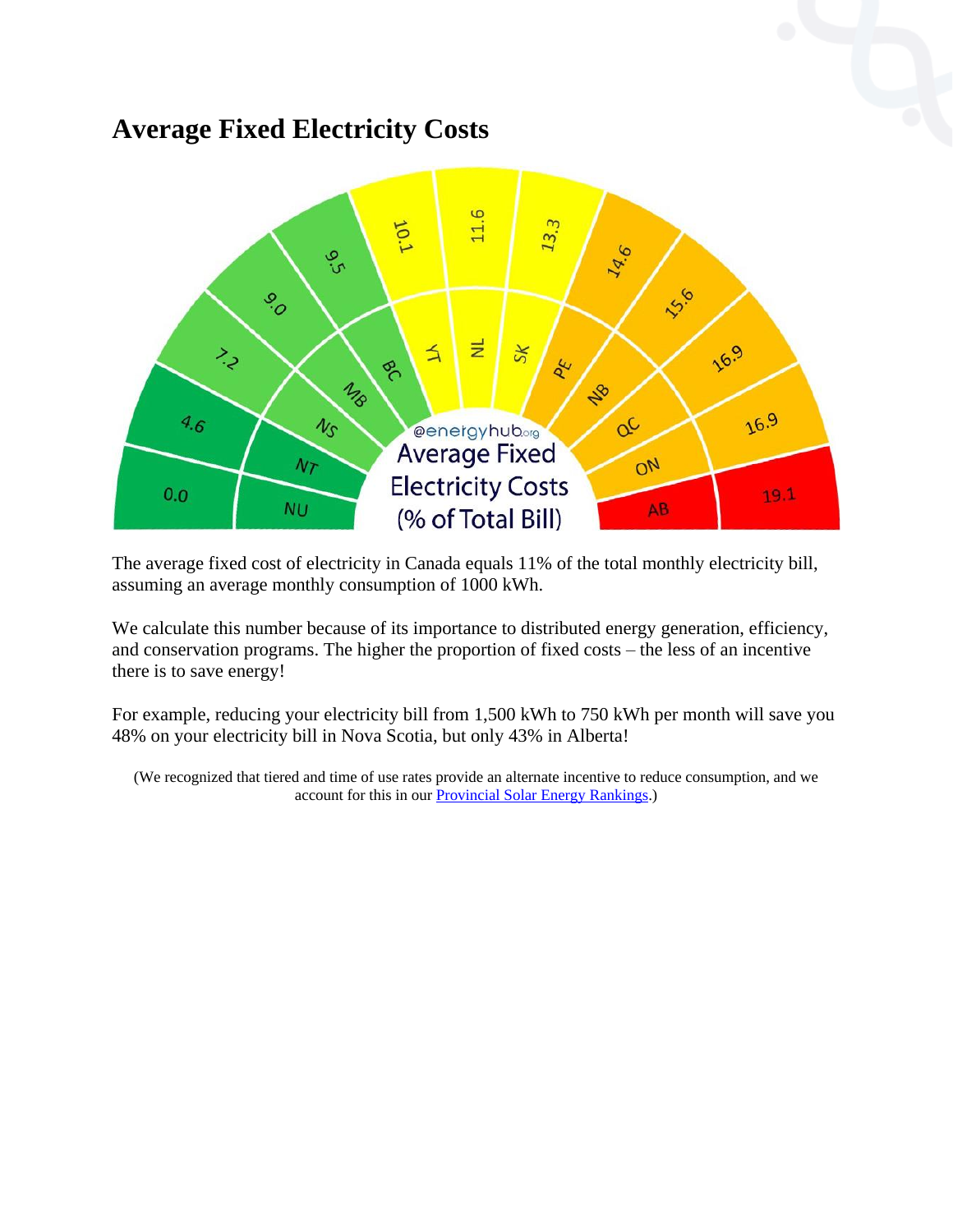|                                           |          |          | (%)            |          |          |                | 501019112209 |
|-------------------------------------------|----------|----------|----------------|----------|----------|----------------|--------------|
| <b>Monthly Electricity</b><br>Consumption | 600 kWh  | 750 kWh  | 1000 kWh       | 1250 kWh | 1500 kWh | 2000 kWh       | 2500 kWh     |
| Alberta                                   | 28       | 24       | 19             | 16       | 14       | 11             | 9            |
| <b>British Columbia</b>                   | 16       | 13       | 10             | 7        | 6        | 4              | 4            |
| Manitoba                                  | 14       | 12       | 9              | 7        | 6        | 5              | 4            |
| <b>New Brunswick</b>                      | 24       | 20       | 16             | 13       | 11       | 8              | 7            |
| Newfoundland & Labrador                   | 18       | 15       | 12             | 9        | 8        | 6              | 5            |
| Nova Scotia                               | 11       | 9        | $\overline{7}$ | 6        | 5.       | 4              | 3            |
| <b>Northwest Territories</b>              | 8        | 6        | 5              | 4        | 3        | 2              | 2            |
| <b>Nunavut</b>                            | $\Omega$ | $\Omega$ | $\Omega$       | $\Omega$ | $\Omega$ | $\Omega$       | $\mathbf{0}$ |
| Ontario                                   | 25       | 21       | 17             | 14       | 12       | 9              | 8            |
| <b>Prince Edward Island</b>               | 22       | 19       | 15             | 12       | 10       | 8              | 7            |
| Quebec                                    | 25       | 21       | 17             | 14       | 11       | 8              | 6            |
| Saskatchewan                              | 20       | 17       | 13             | 11       | 9        | $\overline{7}$ | 6            |
| <b>Yukon Territory</b>                    | 16       | 13       | 10             | 8        | 7        | 5              | 4            |
| Canada Average                            | 18       | 15       | 11             | 9        | 8        | 6              | 5            |

#### Average Fixed Costs as a Percentage of Total Bill

@energyhub.org

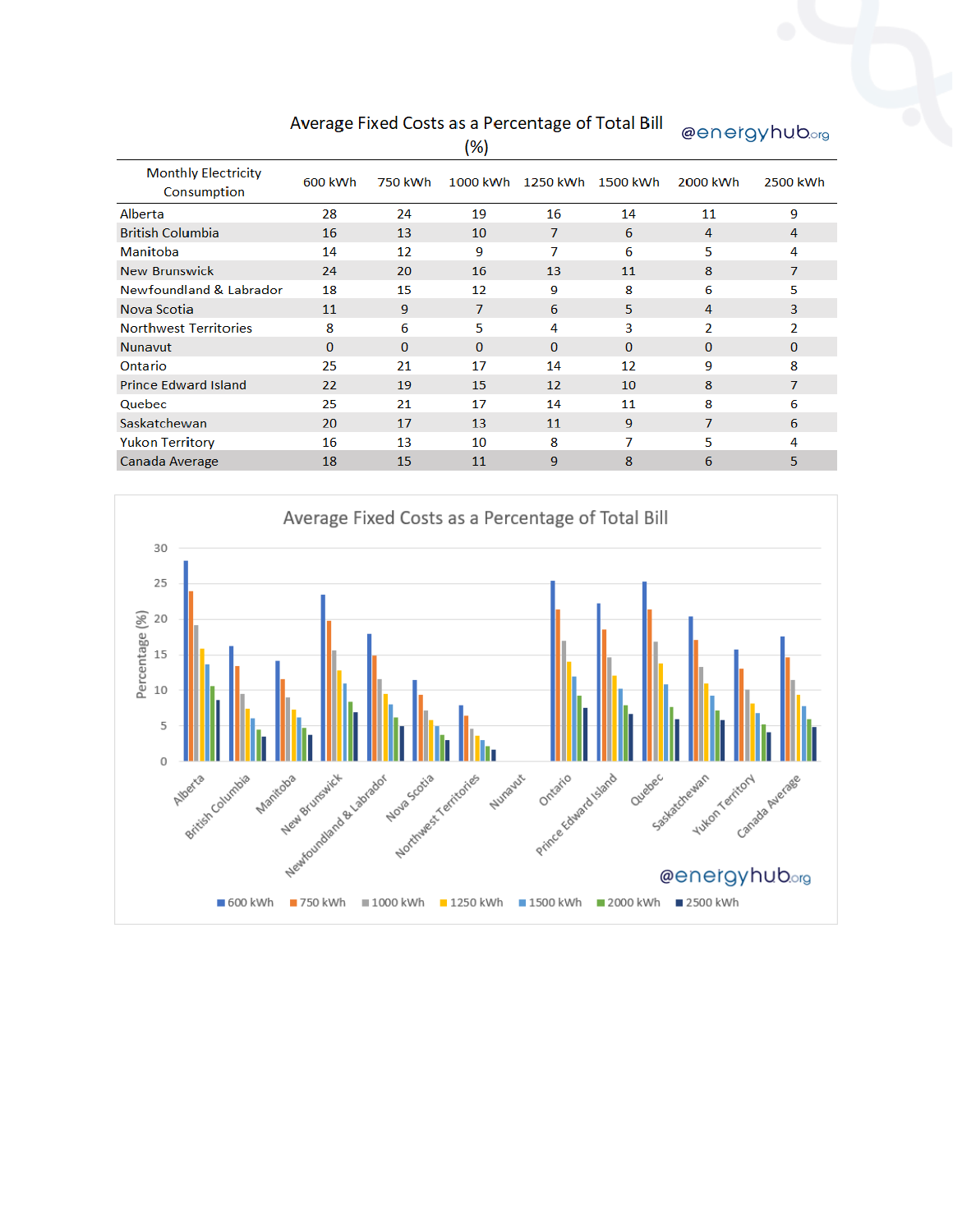| $\check{ }$<br>(\$/month)                 |         |         |          |          |          |          |          |
|-------------------------------------------|---------|---------|----------|----------|----------|----------|----------|
| <b>Monthly Electricity</b><br>Consumption | 600 kWh | 750 kWh | 1000 kWh | 1250 kWh | 1500 kWh | 2000 kWh | 2500 kWh |
| Alberta                                   | 113     | 133     | 167      | 201      | 234      | 302      | 369      |
| <b>British Columbia</b>                   | 73      | 88      | 124      | 159      | 195      | 266      | 338      |
| Manitoba                                  | 61      | 74      | 96       | 118      | 140      | 183      | 227      |
| <b>New Brunswick</b>                      | 84      | 100     | 127      | 154      | 181      | 234      | 288      |
| Newfoundland & Labrador                   | 89      | 107     | 138      | 169      | 199      | 260      | 321      |
| Nova Scotia                               | 94      | 115     | 150      | 185      | 219      | 289      | 358      |
| <b>Northwest Territories</b>              | 229     | 282     | 387      | 497      | 606      | 825      | 1044     |
| <b>Nunavut</b>                            | 176     | 220     | 375      | 586      | 797      | 1219     | 1640     |
| Ontario                                   | 83      | 99      | 125      | 151      | 177      | 229      | 281      |
| <b>Prince Edward Island</b>               | 111     | 132     | 168      | 204      | 240      | 312      | 369      |
| Quebec                                    | 49      | 58      | 73       | 90       | 113      | 160      | 207      |
| Saskatchewan                              | 119     | 143     | 182      | 222      | 261      | 340      | 419      |
| <b>Yukon Territory</b>                    | 93      | 112     | 145      | 179      | 214      | 282      | 351      |
| Canada Average                            | 106     | 128     | 174      | 224      | 275      | 377      | 478      |



@energyhub.org

<span id="page-6-0"></span>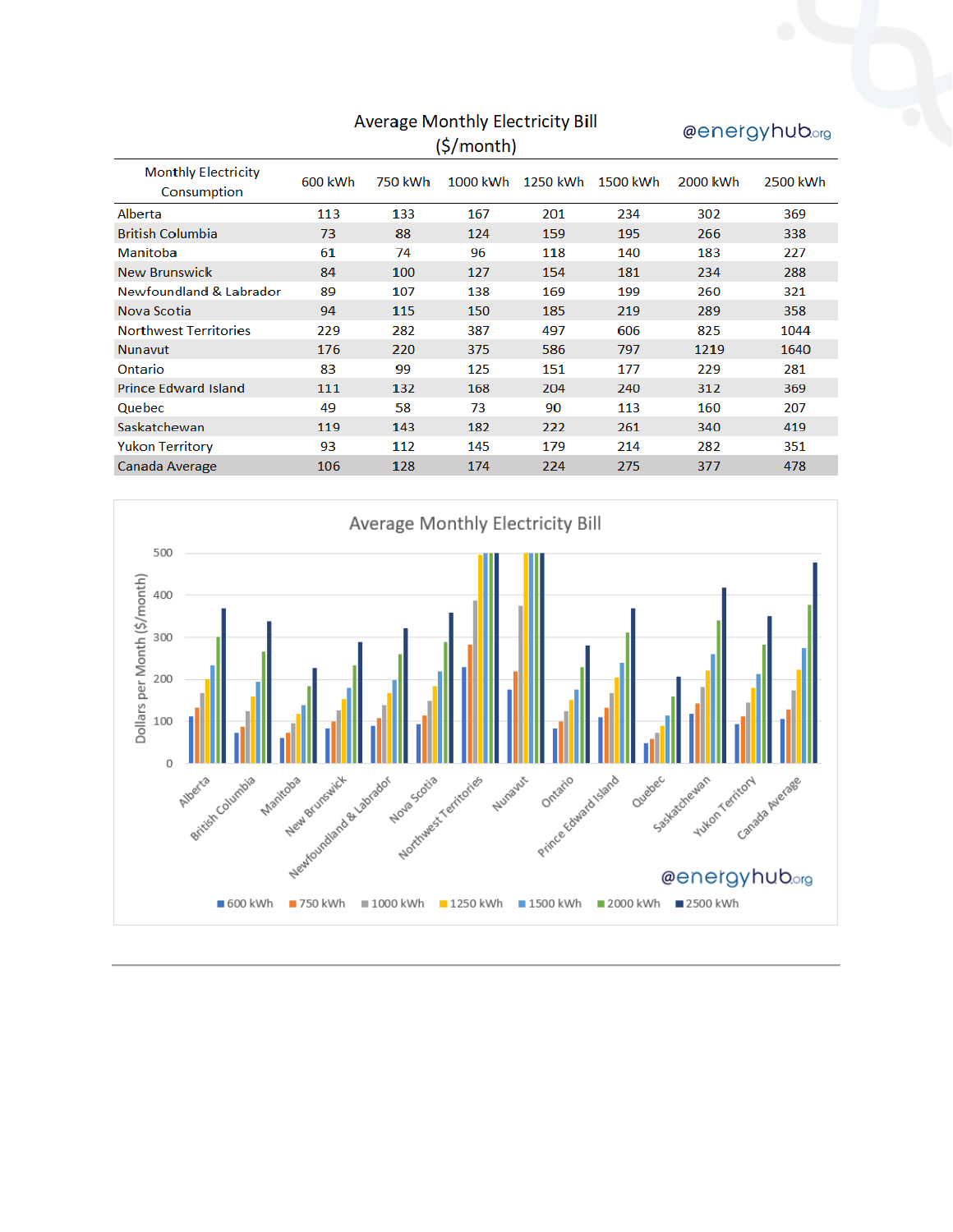## **Methodology**

#### <span id="page-7-0"></span>**Intro**

Calculating average provincial electricity prices is a challenging task given the wide variation in market and rate structures across the country. For example, 6 provinces use predominantly tiered electricity rates that either increase [\(BC,](https://energyhub.org/electricity-prices/?fbclid=IwAR0gu8Udn02aumBOxA1mrAKSGotOtD2VIIjCwvgydwo6a7_SN2x2R6wcRzA#british-columbia) [NT,](https://energyhub.org/electricity-prices/?fbclid=IwAR0gu8Udn02aumBOxA1mrAKSGotOtD2VIIjCwvgydwo6a7_SN2x2R6wcRzA#northwest-territories) [NU,](https://energyhub.org/electricity-prices/?fbclid=IwAR0gu8Udn02aumBOxA1mrAKSGotOtD2VIIjCwvgydwo6a7_SN2x2R6wcRzA#nunavut) [QC,](https://energyhub.org/electricity-prices/?fbclid=IwAR0gu8Udn02aumBOxA1mrAKSGotOtD2VIIjCwvgydwo6a7_SN2x2R6wcRzA#quebec) [YT\)](https://energyhub.org/electricity-prices/?fbclid=IwAR0gu8Udn02aumBOxA1mrAKSGotOtD2VIIjCwvgydwo6a7_SN2x2R6wcRzA#yukon-territory) or decrease [\(PE\)](https://energyhub.org/electricity-prices/?fbclid=IwAR0gu8Udn02aumBOxA1mrAKSGotOtD2VIIjCwvgydwo6a7_SN2x2R6wcRzA#prince-edward-island) as a function of electricity usage, 6 use predominantly flat rates [\(AB,](https://energyhub.org/electricity-prices/?fbclid=IwAR0gu8Udn02aumBOxA1mrAKSGotOtD2VIIjCwvgydwo6a7_SN2x2R6wcRzA#alberta) [MB,](https://energyhub.org/electricity-prices/?fbclid=IwAR0gu8Udn02aumBOxA1mrAKSGotOtD2VIIjCwvgydwo6a7_SN2x2R6wcRzA#manitoba) [NB,](https://energyhub.org/electricity-prices/?fbclid=IwAR0gu8Udn02aumBOxA1mrAKSGotOtD2VIIjCwvgydwo6a7_SN2x2R6wcRzA#new-brunswick) [NL,](https://energyhub.org/electricity-prices/?fbclid=IwAR0gu8Udn02aumBOxA1mrAKSGotOtD2VIIjCwvgydwo6a7_SN2x2R6wcRzA#newfoundland-labrador) [NS,](https://energyhub.org/electricity-prices/?fbclid=IwAR0gu8Udn02aumBOxA1mrAKSGotOtD2VIIjCwvgydwo6a7_SN2x2R6wcRzA#nova-scotia) [SK\)](https://energyhub.org/electricity-prices/?fbclid=IwAR0gu8Udn02aumBOxA1mrAKSGotOtD2VIIjCwvgydwo6a7_SN2x2R6wcRzA#saskatchewan), and 1 uses predominantly time-of-use rates [\(ON\)](https://energyhub.org/electricity-prices/?fbclid=IwAR0gu8Udn02aumBOxA1mrAKSGotOtD2VIIjCwvgydwo6a7_SN2x2R6wcRzA#ontario).

Additionally, the majority of provinces have a meaningful portion of their population severed by at least 2 utility companies (AB, BC, NB, NL, NT, ON, SK), meaning that rates, riders, and tier thresholds often vary by location.

The prices presented on this page reflect our modelled calculations based on publicly available rate data, and are accurate as of February 14th, 2020.

#### <span id="page-7-1"></span>**Electricity Bill Calculations**

Electricity bills were calculated based on the total price charged to consumers, exclusive of sales tax. This includes basic monthly and variable energy charges, as well as appropriate riders, fees, adjustments and provincial rebates (NT, NU, ON). All provincial rates apply to the urbanresidential rate class (or equivalent, specifics given in provincial sections below). All territorial rates also include rural and thermal rate classes to reflect the high proportion of communities living under these conditions.

Only utility companies serving a material proportion of the provincial or territorial population were considered. Both simple and weighted averages were used, depending on the relative proportion of people served by each utility. Only base rate structures were used, special and optional programs (clean energy, long-term, fixed-rate) were not considered.

#### <span id="page-7-2"></span>**Data Validation**

Our findings are closely corroborated by [Hydro-Québec's 2019 electricity price study.](http://www.hydroquebec.com/data/documents-donnees/pdf/comparison-electricity-prices.pdf) Our final calculated prices vary from 's results by 0-11%. Of course, some variation is expected given the time (February 2020 v April 2019) and coverage (provincial average v single city) differences between our studies.

For example, Alberta recently eliminated its regulated energy rate cap (contributing partially to our higher calculated prices) and Nova Scotia recently updated its fuel adjustment mechanism (contributing partially to our lower calculated prices). In many cases, the difference is simply explained by the fact that we used rates from multiple provincial utilities (MPUs) in our calculations.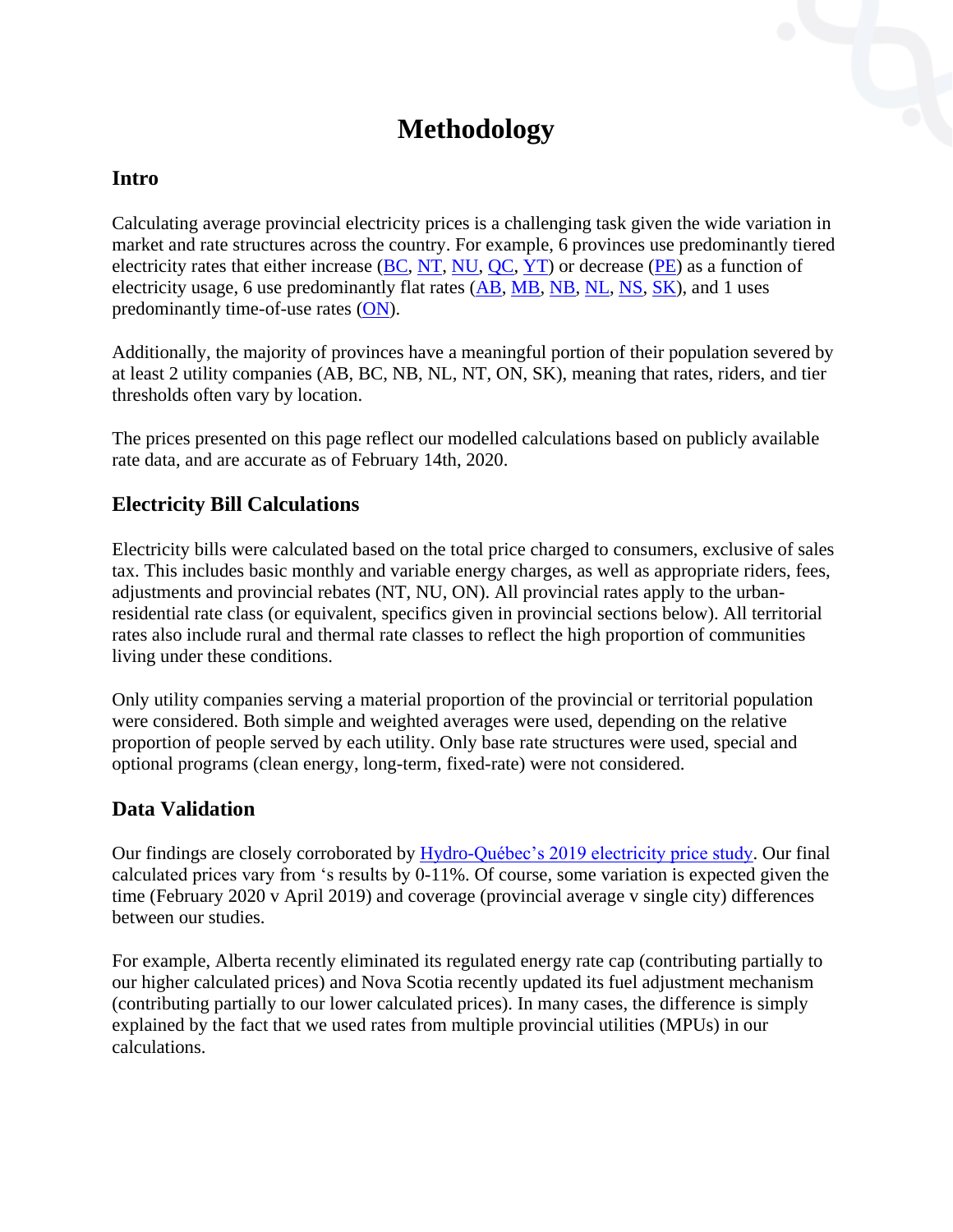| energyhub.org Study<br>(Feb 2020) |                                     | Quebec Hydro Study<br>(Apr 2019) |             | Variation                                        |                                     |  |
|-----------------------------------|-------------------------------------|----------------------------------|-------------|--------------------------------------------------|-------------------------------------|--|
| Jurisdiction                      | <b>Average Price</b><br>(S/1000kWh) | Jurisdiction(s)                  | (S/1000kWh) | <b>Average Price   Percent Difference</b><br>(%) | <b>Main Explanatory Variable(s)</b> |  |
| Alberta                           | 167                                 | Calgary & Edmonton               | 152         | 9                                                | ∆ Regulated Rate Cap, MPUs          |  |
| <b>British Columbia</b>           | 124                                 | <b>Vancouver</b>                 | 116         | 6                                                | <b>MPUs</b>                         |  |
| <b>Manitoba</b>                   | 96                                  | Winnipeg                         | 94          | $\overline{\phantom{a}}$                         | N/A                                 |  |
| <b>New Brunswick</b>              | 127                                 | <b>Moncton</b>                   | 131         | $-3$                                             | <b>MPUs</b>                         |  |
| Newfoundland & Labrador           | 138                                 | St. John's                       | 128         | 8                                                | Δ Energy Rates, MPUs                |  |
| Nova Scotia                       | 150                                 | <b>Halifax</b>                   | 167         | $-11$                                            | Δ Fuel Adjustment Mechanism         |  |
| Ontario                           | 125                                 | Ottawa & Toronto                 | 130         | $-4$                                             | Δ Ontario Electricity Rebate, MPUs  |  |
| <b>Prince Edward Island</b>       | 168                                 | Charlottetown                    | 168         | $\Omega$                                         | N/A                                 |  |
| Quebec                            | 73                                  | <b>Montreal</b>                  | 73          | $\Omega$                                         | N/A                                 |  |
| Saskatchewan                      | 182                                 | Regina                           | 165         | 10                                               | <b>MPUs</b>                         |  |
| Average                           | 135                                 | Average                          | 132         | 2                                                | @energyhub.org<br>N/A               |  |

*Δ = "change in", MPU = "Multiple Provincial Utilities", N/A = "not applicable" or, in the case of Manitoba, "not available".* 

### **Data Sources**

#### <span id="page-8-1"></span><span id="page-8-0"></span>**Alberta**

The average residential cost of electricity in Alberta is \$0.167 per kWh, or \$167 per month, assuming an average monthly usage of 1,000 kWh.

Our model is based on rate data published by the [Alberta Utilities Commission.](http://www.auc.ab.ca/Pages/current-rates-electric.aspx) The retail energy rate was calculated using a simple average of all monthly regulated rates (un-capped) in the previous 9 months for Direct Energy, ENMAX Energy, and EPCOR Energy.

Average administrative charges for the residential rate class were calculated based on data available for Direct Energy, ENMAX, and EPCOR. Average distribution and transmission fees for the residential rate class were calculated based on Atco Electric, ENMAX, EPCOR, and Fortis Alberta. Appropriate adjustments for [rate riders,](http://www.auc.ab.ca/pages/rate-riders.aspx) [local access fees, and the federal carbon](http://www.auc.ab.ca/pages/other-charges.aspx)  [charge](http://www.auc.ab.ca/pages/other-charges.aspx) were also made.

#### <span id="page-8-2"></span>**British Columbia**

The average residential cost of electricity in British Columbia is \$0.124 per kWh, or \$124 per month, assuming an average monthly usage of 1,000 kWh.

<span id="page-8-3"></span>We used the tiered residential rates from **BC** Hydro and Fortis **BC** to calculate prices in **BC**. Both utilities bill on a 60-day period, so fixed customer charges and tier thresholds were divided by 2 to arrive at monthly numbers. Each utility was weighted equally.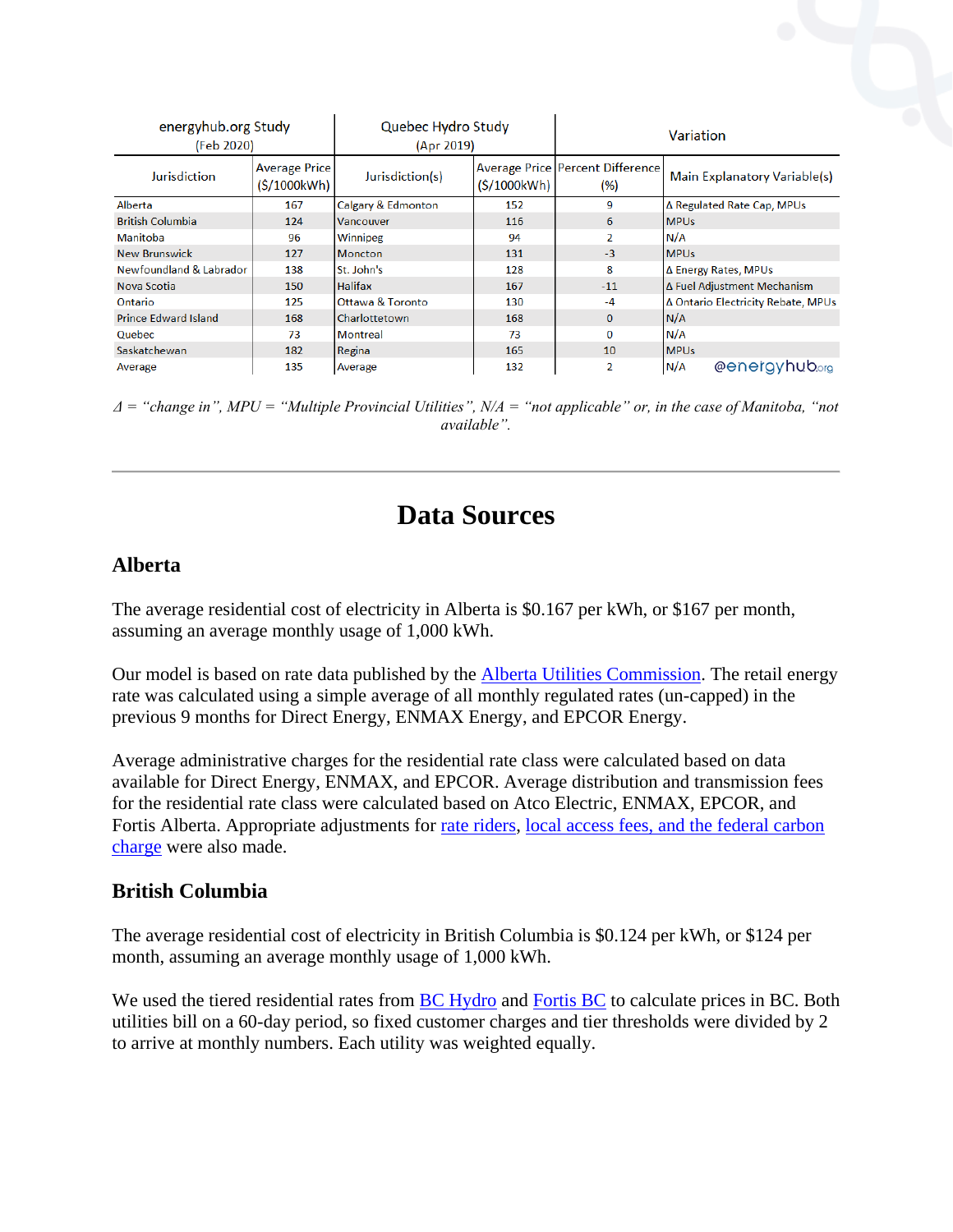#### **Manitoba**

The average residential cost of electricity in Manitoba is \$0.096 per kWh, or \$96 per month, assuming an average monthly usage of 1,000 kWh.

For our calculations, we used the standard residential rate data published by [Manitoba Hydro.](https://www.hydro.mb.ca/accounts_and_services/rates/residential_rates/)

#### <span id="page-9-0"></span>**New Brunswick**

The average residential cost of electricity in New Brunswick is \$0.127 per kWh, or \$127 per month, assuming an average monthly usage of 1,000 kWh.

To calculate electricity rates in New Brunswick, we used the average urban residential rates published by [NB Power](https://www.nbpower.com/en/products-services/residential/rates) and [Saint John Energy.](https://www.sjenergy.com/pages/saint-john-energy-rates) Each utility was weighted equally.

#### <span id="page-9-1"></span>**Newfoundland & Labrador**

The average residential cost of electricity in Newfoundland and Labrador is \$0.138 per kWh, or \$138 per month, assuming an average monthly usage of 1,000 kWh.

We used the residential rates published by [Newfoundland Power](https://www.newfoundlandpower.com/My-Account/Usage/Electricity-Rates) and Newfoundland Labrador [Hydro](https://nlhydro.com/electricity-rates/current-rates/) in our calculations. Each utility was weighted equally.

#### <span id="page-9-2"></span>**Nova Scotia**

The average residential cost of electricity in Nova Scotia is \$0.150 per kWh, or \$150 per month, assuming an average monthly usage of 1,000 kWh.

All data came from domestic rates published by [Nova Scotia Power,](https://www.nspower.ca/about-us/electricity/rates-tariffs/domestic-service-tariff) the [Fuel Adjustment](https://www.nspower.ca/about-us/electricity/rates-tariffs/fam)  [Mechanism](https://www.nspower.ca/about-us/electricity/rates-tariffs/fam) was also taken into account.

#### <span id="page-9-3"></span>**Northwest Territories**

The average cost of electricity in Northwest Territories is \$0.387 per kWh, or \$387 per month, assuming an average monthly usage of 1,000 kWh.

<span id="page-9-4"></span>To calculate rates in the Northwest Territories, we used a weighted average of price data published by the [Northwest Territories Power Corporation](https://www.ntpc.com/customer-service/residential-service/what-is-my-power-rate) and [Northland Utilities.](https://www.northlandutilities.com/en-ca/customer-billing-rates/rates-regulations.html) To account for the [Territorial Power Support Program,](https://www.ntpc.com/customer-service/territorial-power-support-program---tpsp) or model effectively uses tiered pricing with a threshold of 800kWh per month (the average of the two seasonal allowances). Appropriate adjustment riders were accounted for. Both hydro and thermal rates were used.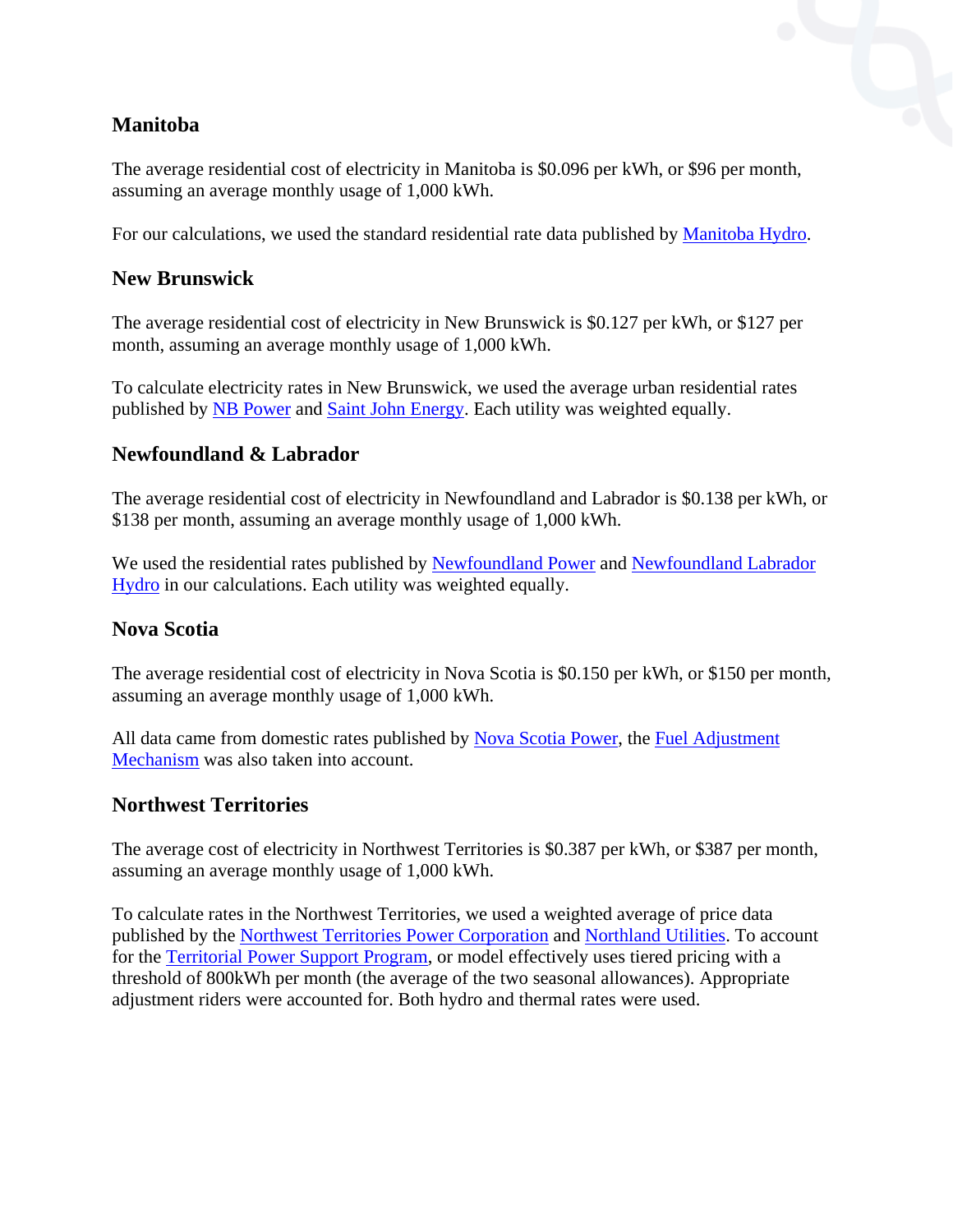#### **Nunavut**

The average cost of electricity in Nunavut is \$0.375 per kWh, or \$375 per month, assuming an average monthly usage of 1,000 kWh.

Our calculations used an average of all community prices published by **Qulliq Energy** [Corporation,](https://www.qec.nu.ca/customer-care/accounts-and-billing/customer-rates) and take into account the [Nunavut Electricity Subsidy.](https://www.gov.nu.ca/sites/default/files/files/NU%20Electricity%20Subsidy%20Program%20Contribution%20Policy.pdf) The subsidy threshold was averaged between the two seasons.

#### <span id="page-10-0"></span>**Ontario**

The average cost of electricity in Ontario is \$0.125 per kWh, or \$125 per month, assuming an average monthly usage of 1,000 kWh.

Our model uses the time-of-use rates published by the [Ontario Energy Board](https://www.oeb.ca/rates-and-your-bill/electricity-rates) and assumes that 64% of consumption happens off-peak, 18% mid-peak, and 18% on-peak. We also take into account the updated [Ontario Electricity Rebate.](http://www.ieso.ca/en/Sector-Participants/IESO-News/2019/10/Ontario-Electricity-Rebate-to-take-effect-on-November-1)

Variable delivery and regulatory charges are based on the [OEB Bill Calculator](https://www.oeb.ca/consumer-protection/energy-contracts/bill-calculator) and averaged across Alectra Utilities, Atikokan Hydro, Centre Wellington Hydro, Hydro One, London Hydro, Niagra-on-the-Lake Hydro, Hydro Ottawa, Toronto Hydro, Vanderidian Connections, and Wasaga Distribution.

#### <span id="page-10-1"></span>**Prince Edward Island**

The average cost of electricity in Prince Edward Island is \$0.168 per kWh, or \$168 per month, assuming an average monthly usage of 1,000 kWh.

For our calculations, we used the tiered residential urban rates published by [Maritime Electric.](https://www.maritimeelectric.com/about-us/regulatory/rates-and-general-rules-and-regulations/)

#### <span id="page-10-2"></span>**Québec**

The average cost of electricity in Québec is \$0.073 per kWh, or \$73 per month, assuming an average monthly usage of 1,000 kWh.

The tiered residential rates published by [Hydro-Québec](http://www.hydroquebec.com/residential/customer-space/rates/rate-d.html) were used for our calculations. We assumed uniform daily usage.

#### <span id="page-10-3"></span>**Saskatchewan**

The average cost of electricity in Saskatchewan is \$0.182 per kWh, or \$182 per month, assuming an average monthly usage of 1,000 kWh.

There are three major utility companies that serve electricity in Saskatchewan: [Saskpower,](https://www.saskpower.com/Accounts-and-Services/Billing/Power-Rates/Power-Supply-Rates) [Saskatoon Light and Power,](https://www.saskatoon.ca/services-residents/power-water/saskatoon-light-power/electrical-rates) and [Swift Current Light and Power.](http://www.swiftcurrent.ca/home/showdocument?id=13465) Rates vary slightly by utility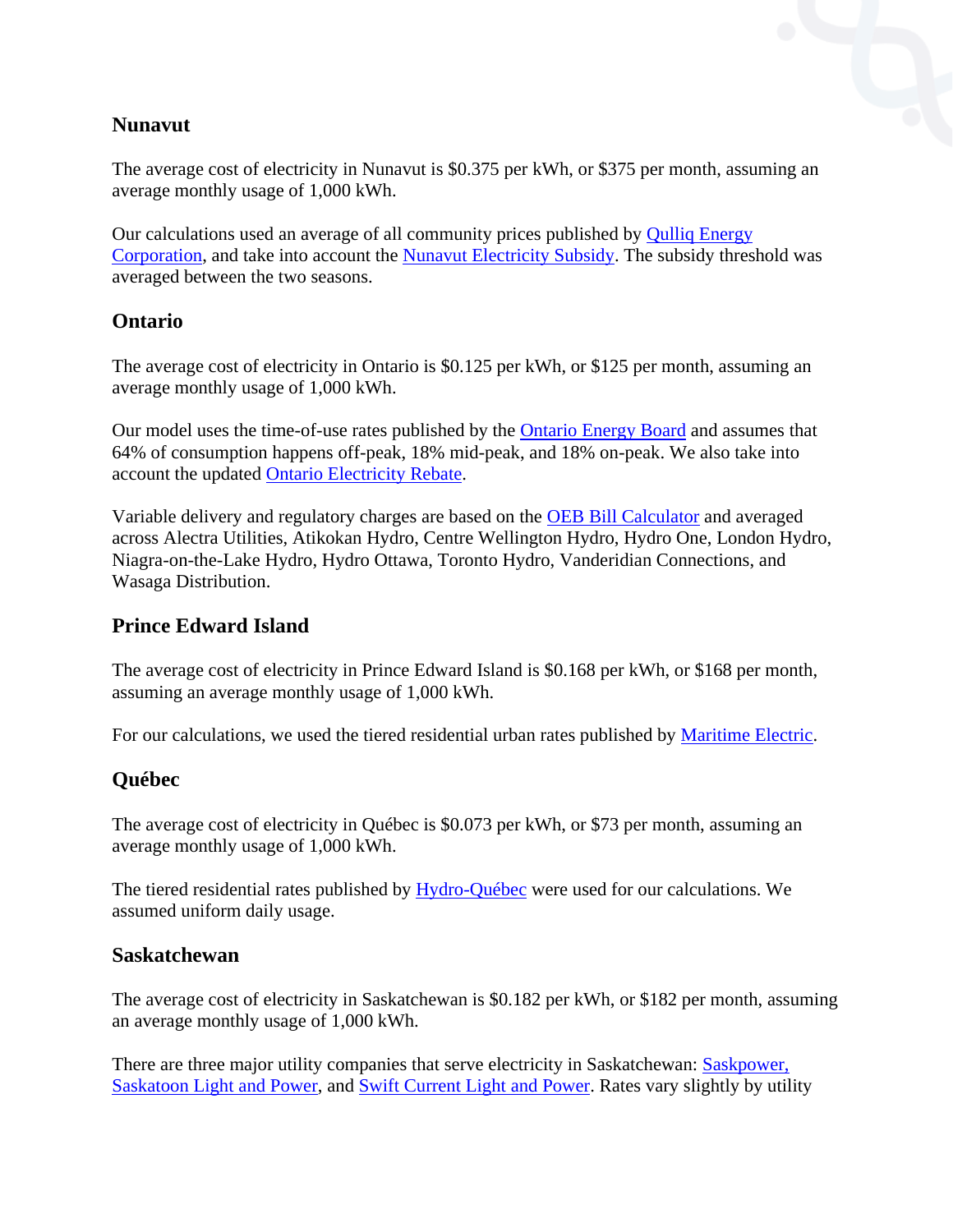and in our calculations, we took the average of all three. The 'standard city residential' rate class was used.

#### <span id="page-11-0"></span>**Yukon Territory**

The average cost of electricity in the Yukon Territory is \$0.145 per kWh, or \$145 per month, assuming an average monthly usage of 1,000 kWh.

<span id="page-11-1"></span>For our calculations, we used the rates and riders published by [Yukon Energy](https://yukonenergy.ca/customer-service/accounts-billing/rate-schedules) and [Atco Electric](https://www.atcoelectricyukon.com/en-ca/customer-billing-rates/rates-regulations.html)  [Yukon,](https://www.atcoelectricyukon.com/en-ca/customer-billing-rates/rates-regulations.html) excluding the rates for Old Crow. All three price tiers were used in our model.

<span id="page-11-2"></span>

## **Other Popular Pages**

<span id="page-11-3"></span>**[Provincial Solar Rankings](https://energyhub.org/solar/)**